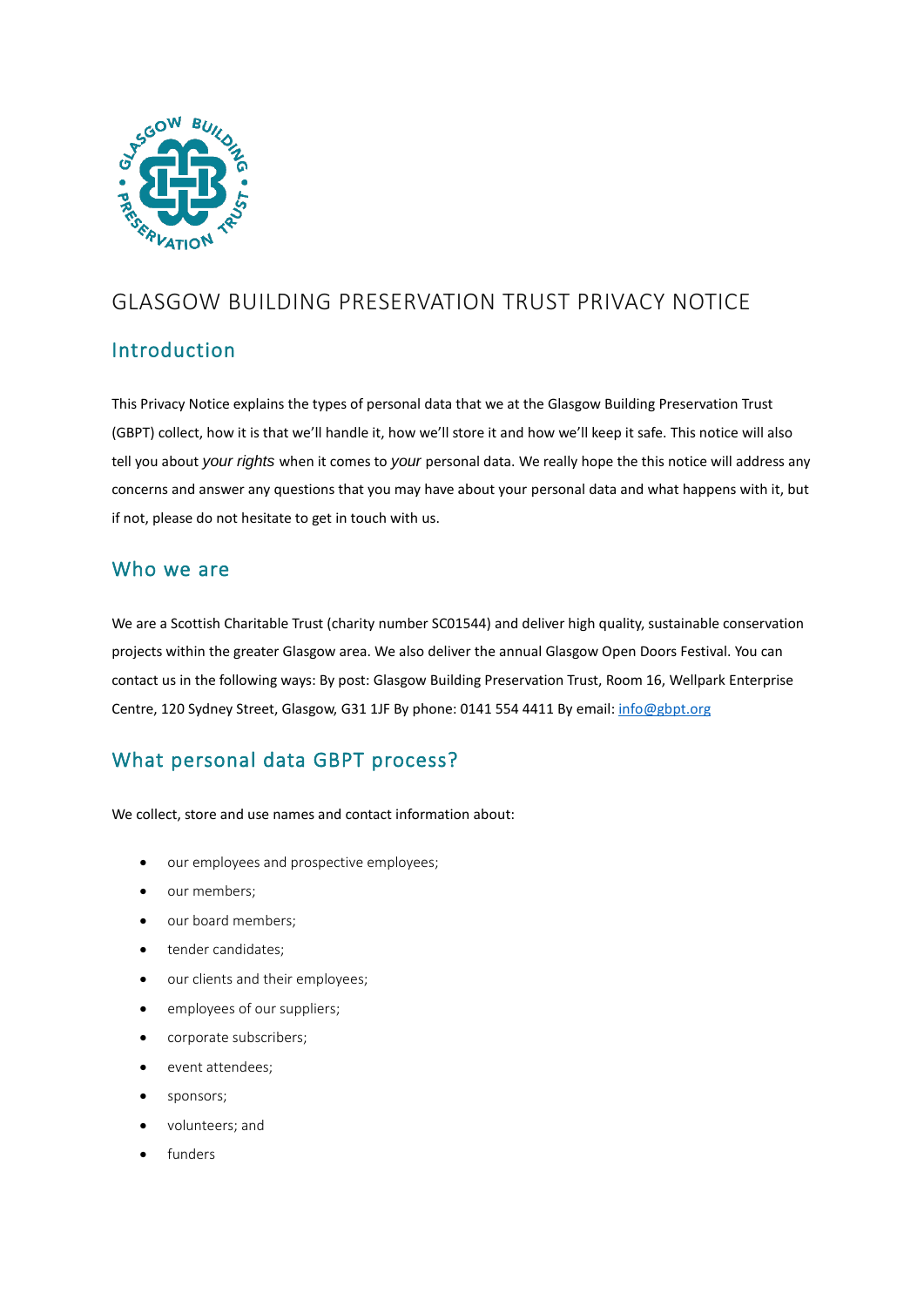#### Why does GBPT process this personal data?

We use the contact details of individuals to allow us to be able to contact them either about the work we are doing for them, the work that they are doing for us, the services we provide or the events that we are running. We sometimes use information to carry out of external research on individuals or organisations such as trustees of a charitable foundation in order to be able to identify those trusts whose objects and policies match the need for which the grant is required. We will also make contact with trusts and their employees to discuss potential applications for funding. We have a legitimate interest to process the above information in order to keep doing business. This data will generally be corporate contact details. We will also use this data to send out information to keep you informed about any updates, opportunities or marketing specific to Glasgow Doors Open Doors Festival that we think you might be interest in given your past interaction with GBPT. If you do not wish to receive information from us, then you can choose the unsubscribe link which is contained in the footer of every email that we send to you, or you can let us know using the contact details above.

#### Who GBPT shares your personal data with

We will only share your personal data as and when it is necessary to provide you with the services that you receive from us or for services that you provide to us. We are required to provide certain information to specific bodies for example HMRC in relation to Gift Aid, or to our trusted distributors and couriers when they send you our publications. Please rest assured that we will only ever share information with third parties that we know and trust and where we have the appropriate contractual arrangements in place to safeguard your personal data.

#### How long does GBPT keep your data?

We will only hold on to your data for as long as it is necessary or for as long as we are required to do so, after which we have policies and procedures in please to ensure that it is securely destroyed. We have a data retention schedule in place which we can make available to you upon request.

### How does GBPT protect your data?

We know how much your personal data means to you and we will treat your personal data with the utmost care and respect at all times. We have taken all possible steps to maintain effective security for all of our systems to ensure that your personal data remains as safe as it can be. Access to our systems are password protected, are certified to 256-bit encryption and this includes when accessing our systems remotely. We regularly monitor all of our system for possible vulnerabilities and attacks, and take appropriate steps to further strengthen security when necessary. Any physical data that we have is are kept in securely locked cabinets and are only accessed by those who have a legitimate reason for accessing it. Our staff have and